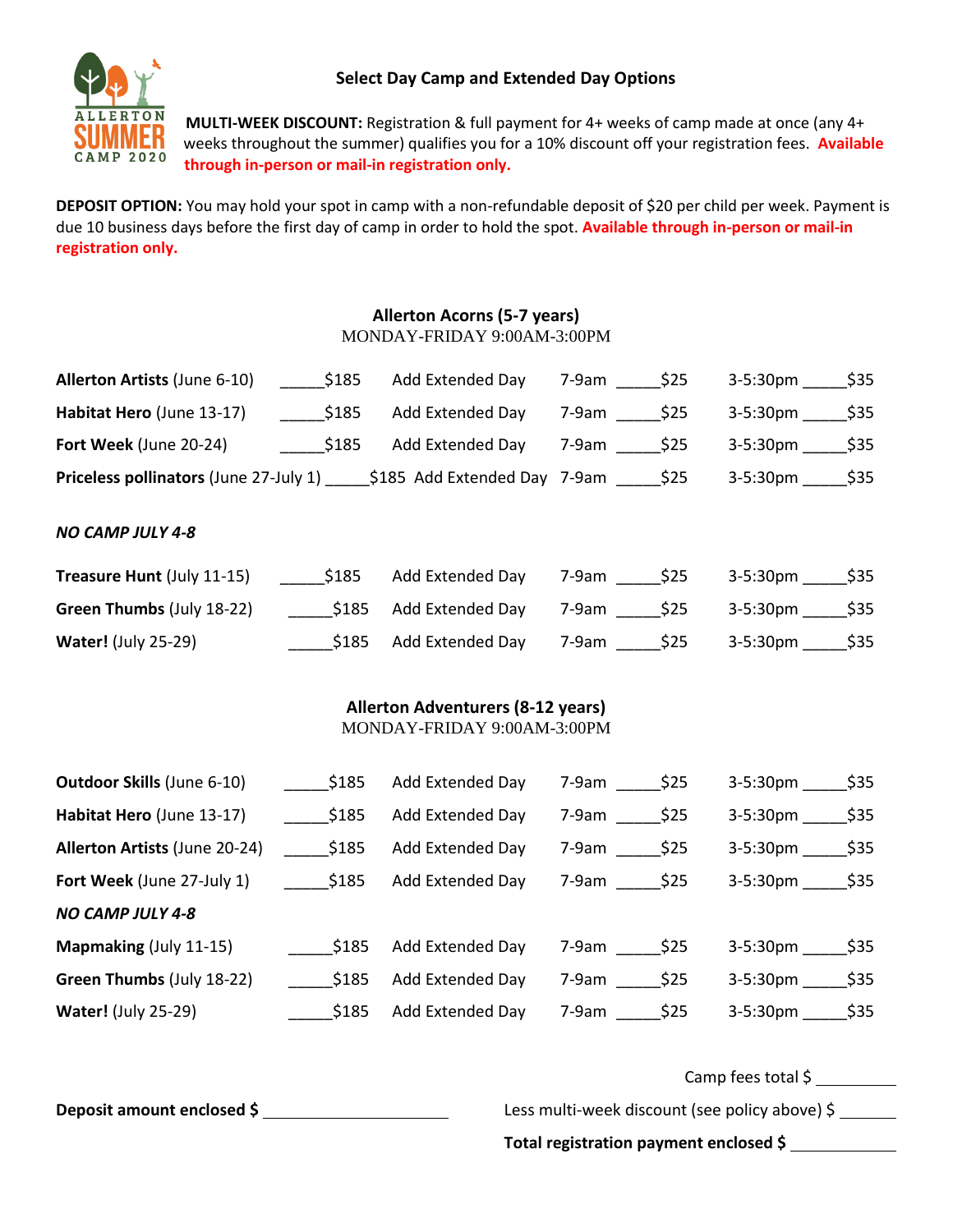$\Box$  $\hfill\Box$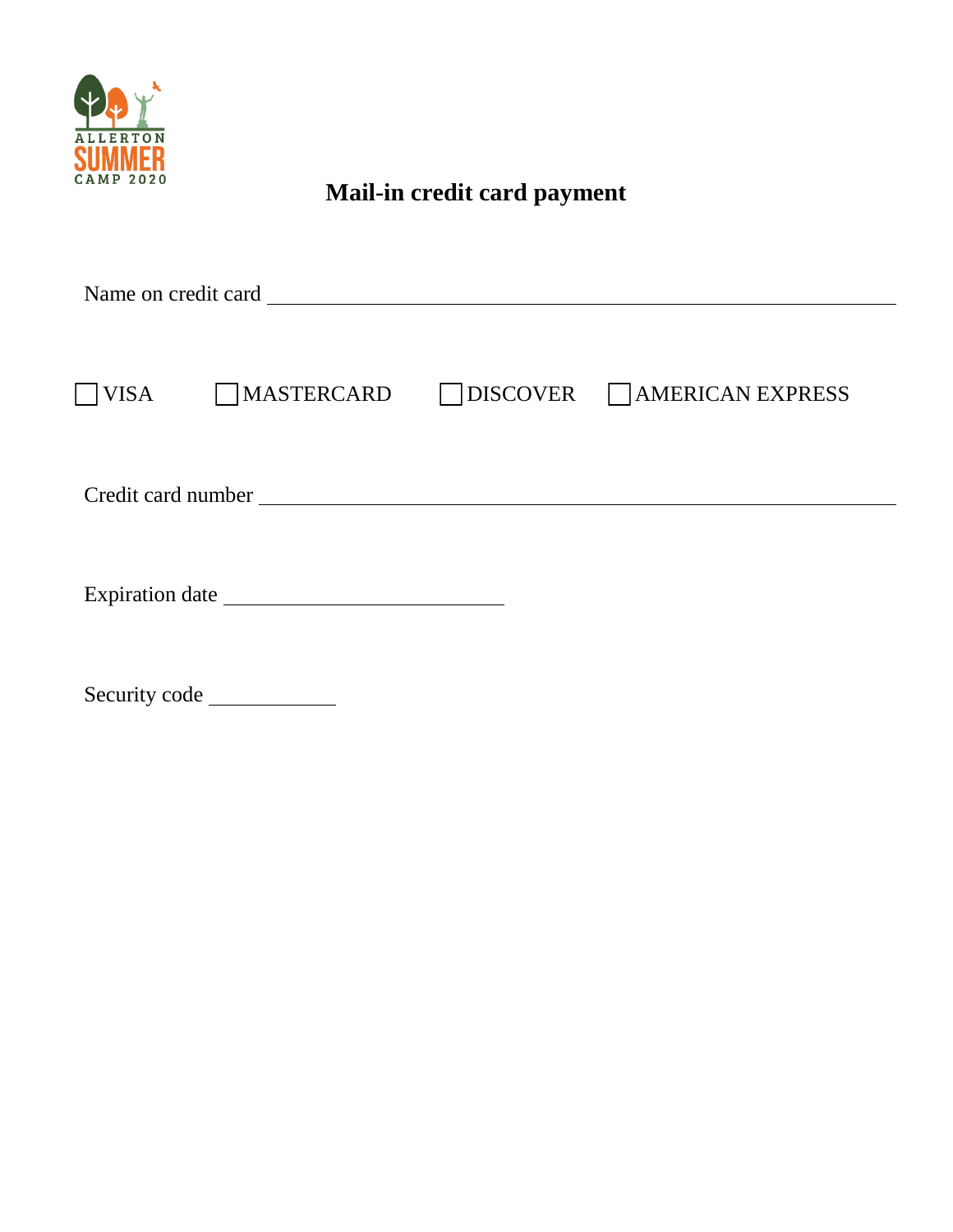### **PARTICIPANT WAIVER & RELEASE**

Allerton Park and Retreat Center, a unit of the Board of Trustees of the University of Illinois, is committed to conducting its programs and activities in a safe manner and holds the safety of all participants, staff, and volunteers in the highest regard. APRC continually strives to reduce risks and insists everyone follow safety rules and regulations that are designed for the protection and safety of all. However, those participating in programs must recognize that there is are inherent risks of injury.

I recognize and acknowledge that there are certain risks of physical injury to participants in these programs, and I voluntarily agree to assume the full risk of any and all injuries, damages, or loss, regardless of severity, that my minor child/ward may sustain as a result of said participation. I further agree to waive and relinquish all claims my minor child or I may have as a result of participating in these programs against Allerton Park and Retreat Center or the Board of Trustees of the University of Illinois, their respective officials, employees, and volunteers. I do hereby fully release and forever discharge Allerton Park and Retreat Center and the University of Illinois from any and all claims for injuries, damages, or loss that may accrue to my minor child/ward as a result of these programs.

| Participant Name |  |
|------------------|--|
|------------------|--|

Parent/Guardian Signature **Date of Australian Structure** Date

### **PHOTO RELEASE**

I hereby give the University of Illinois (Allerton Park & Retreat Center) permission to use photo images of participant for the purpose of promoting the University of Illinois' programs in publications and on the web. I agree that the images become the exclusive property of the University of Illinois and waive all rights thereto. *For privacy and protection, participant's name will not be used on the web.* 

Participant Name

Parent / Guardian Signature Date Date Date Date